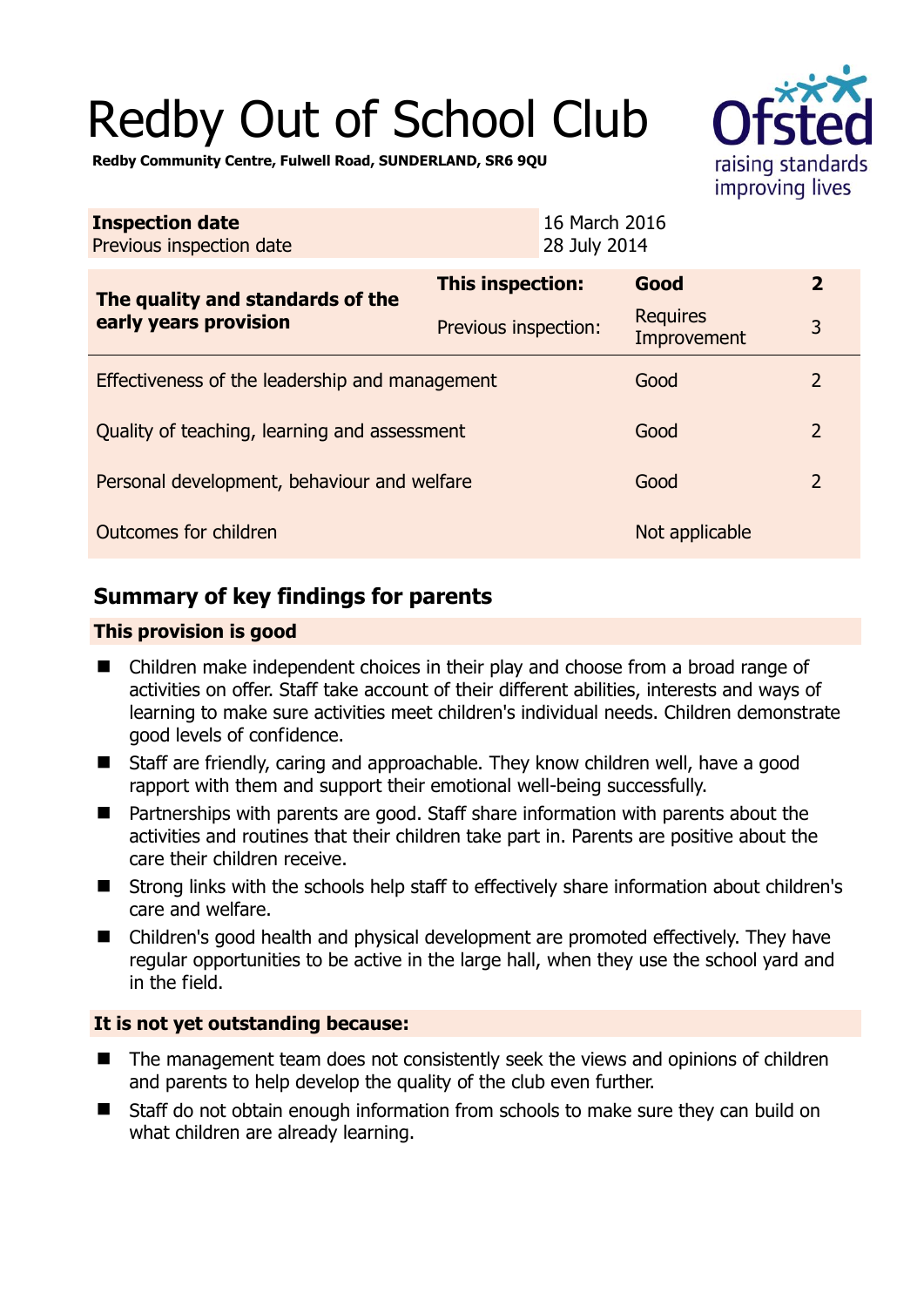# **What the setting needs to do to improve further**

## **To further improve the quality of the early years provision the provider should:**

- seek the views of children and parents to strengthen self-evaluation and develop the quality of provision even further
- obtain more information from schools that enables staff to support children and improve their future learning.

## **Inspection activities**

- The inspector observed the quality of teaching during activities indoors and outdoors, and assessed the impact this has on children's learning.
- The inspector completed a joint observation with the club manager.
- The inspector held a meeting with the club managers. She looked at relevant documentation, such as the self-evaluation and evidence of the suitability of staff working in the club.
- The inspector spoke to a small selection of parents during the inspection and took account of their views.

# **Inspector**

Eileen Grimes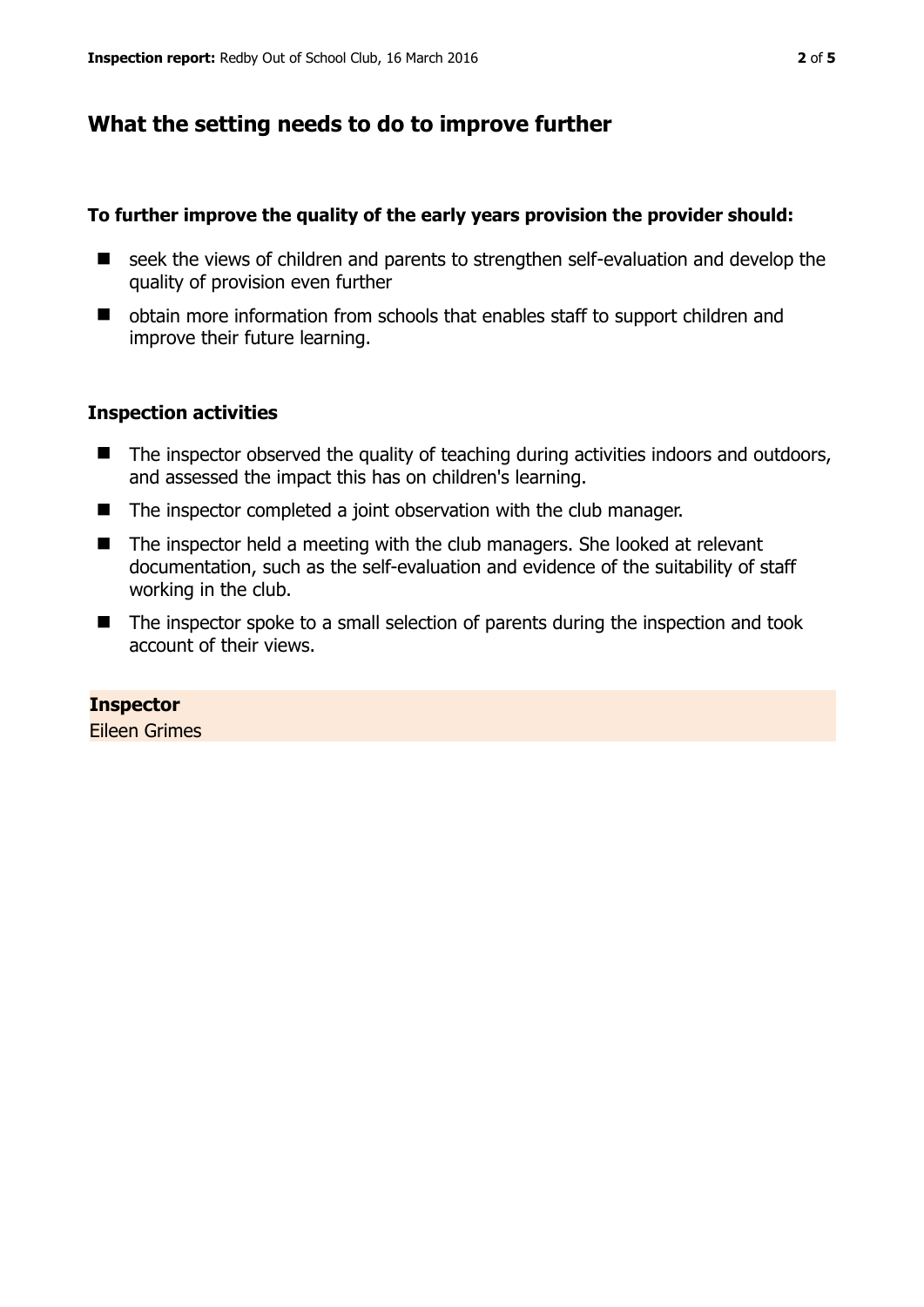## **Inspection findings**

#### **Effectiveness of the leadership and management is good**

The managers consistently ensure that all staff are kept informed about changes in legislation. This helps them to promote children's welfare. The arrangements for safeguarding are effective. Safeguarding and child protection policies are implemented well and practices are regularly reviewed. All staff have a good understanding of their responsibilities to protect children from harm. Staff ensure that physical risks in the setting are assessed and potential hazards are minimised. Most staff have attended first-aid training. Leaders and managers are passionate about continuously improving the quality of the provision. Plans are in place to support their vision for further development. The staff team is encouraged to continue with their professional development, using the skills gained to enhance experiences for children. Parents spoken to on the day, comment that they are happy with the service provided and that their children enjoy attending the club.

### **Quality of teaching, learning and assessment is good**

Children enjoy taking part in craft activities that are planned to reflect their own ideas. Staff interact well with the children. They support children's learning effectively and encourage the use of various materials and media. For example, children experiment imaginatively when they make pictures. They continue to develop good skills, such as writing to support their future learning. Children are praised for their achievements, which motivates them to persevere and try harder. Children play cooperatively and learn to take turns while playing with board games and computers. Older children help younger children to understand the rules as they play.

#### **Personal development, behaviour and welfare are good**

Children are happy and enjoy attending the club. They settle well and follow a familiar routine. The key-person system works well. This helps staff to build secure relationships with parents and children in the club. Children actively contribute to the planning of activities, helping them to feel valued and to develop a strong sense of belonging. Children's independence skills are promoted well. They know about good hygiene practices, such as regular handwashing. Children are self-assured and help themselves to the snack and drinks that are on offer. Children's confidence and self-esteem are promoted through the praise and encouragement they receive. Staff encourage children to be respectful of others and to recognise their own unique qualities. Children are aware of the behavioural expectations and their behaviour is good. They learn to develop an awareness of health and safety through the daily routines, discussions and activities.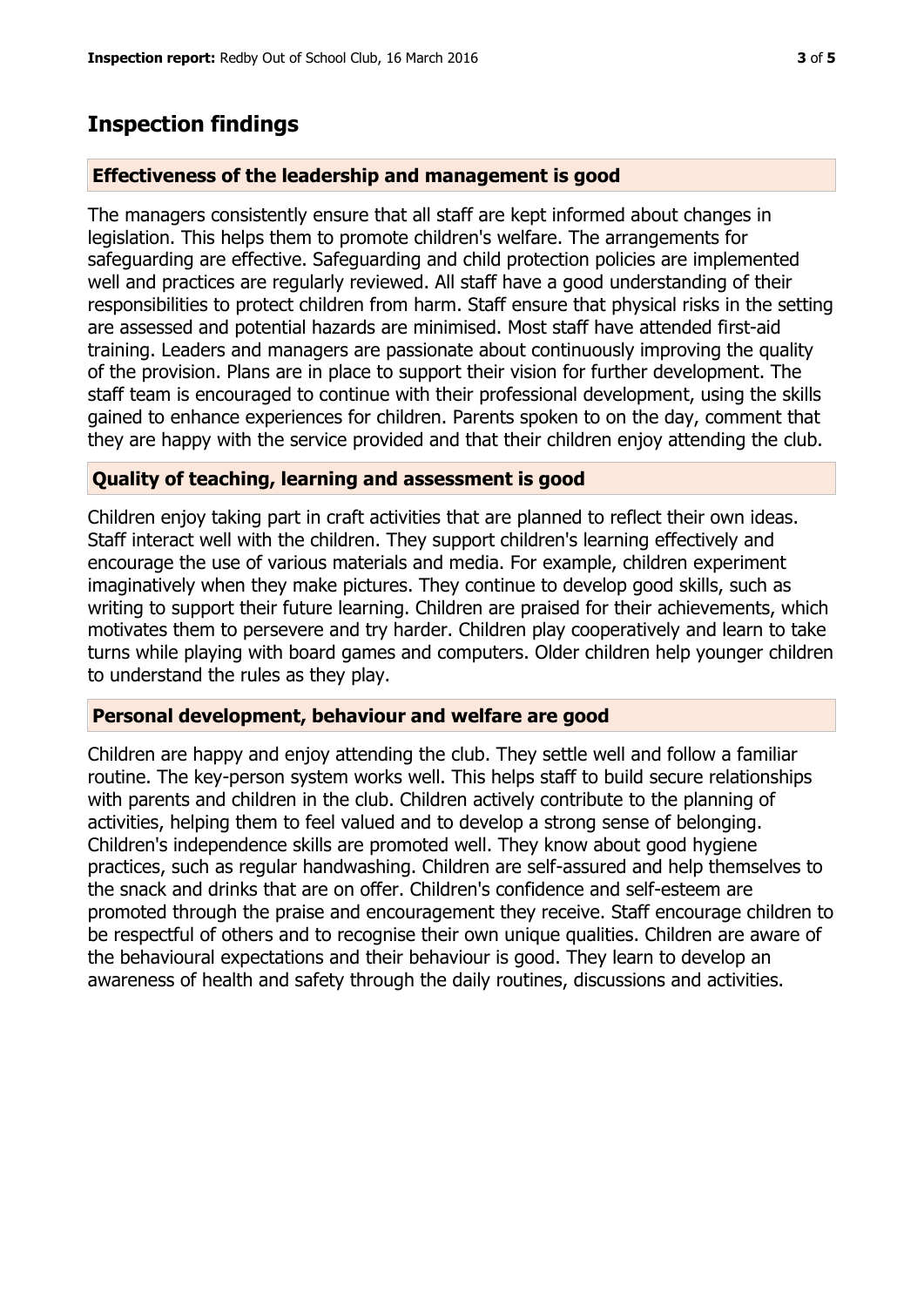# **Setting details**

| Unique reference number       | 318640                                                                               |  |
|-------------------------------|--------------------------------------------------------------------------------------|--|
| <b>Local authority</b>        | Sunderland                                                                           |  |
| <b>Inspection number</b>      | 1041050                                                                              |  |
| <b>Type of provision</b>      | Out of school provision                                                              |  |
| Day care type                 | Childcare - Non-Domestic                                                             |  |
| <b>Registers</b>              | Early Years Register, Compulsory Childcare<br>Register, Voluntary Childcare Register |  |
| <b>Age range of children</b>  | $0 - 11$                                                                             |  |
| <b>Total number of places</b> | 80                                                                                   |  |
| Number of children on roll    | 148                                                                                  |  |
| <b>Name of provider</b>       | Redby Out of School Club Partnership                                                 |  |
| Date of previous inspection   | 28 July 2014                                                                         |  |
| <b>Telephone number</b>       | 0191 5484515                                                                         |  |

Redby Out of School Club was registered in 1998. The club employs 13 members of childcare staff. Of these, six hold appropriate early years qualifications at level 3. The club opens Monday to Friday, from 7.30am to 9.00am and 3.15pm to 5.45pm during term time. It also opens for four weeks in the summer holidays from 8.30am to 5.30am

This inspection was carried out by Ofsted under sections 49 and 50 of the Childcare Act 2006 on the quality and standards of provision that is registered on the Early Years Register. The registered person must ensure that this provision complies with the statutory framework for children's learning, development and care, known as the Early Years Foundation Stage.

Any complaints about the inspection or the report should be made following the procedures set out in the guidance 'Complaints procedure: raising concerns and making complaints about Ofsted', which is available from Ofsted's website: www.gov.uk/government/organisations/ofsted. If you would like Ofsted to send you a copy of the guidance, please telephone 0300 123 4234, or email enquiries@ofsted.gov.uk.